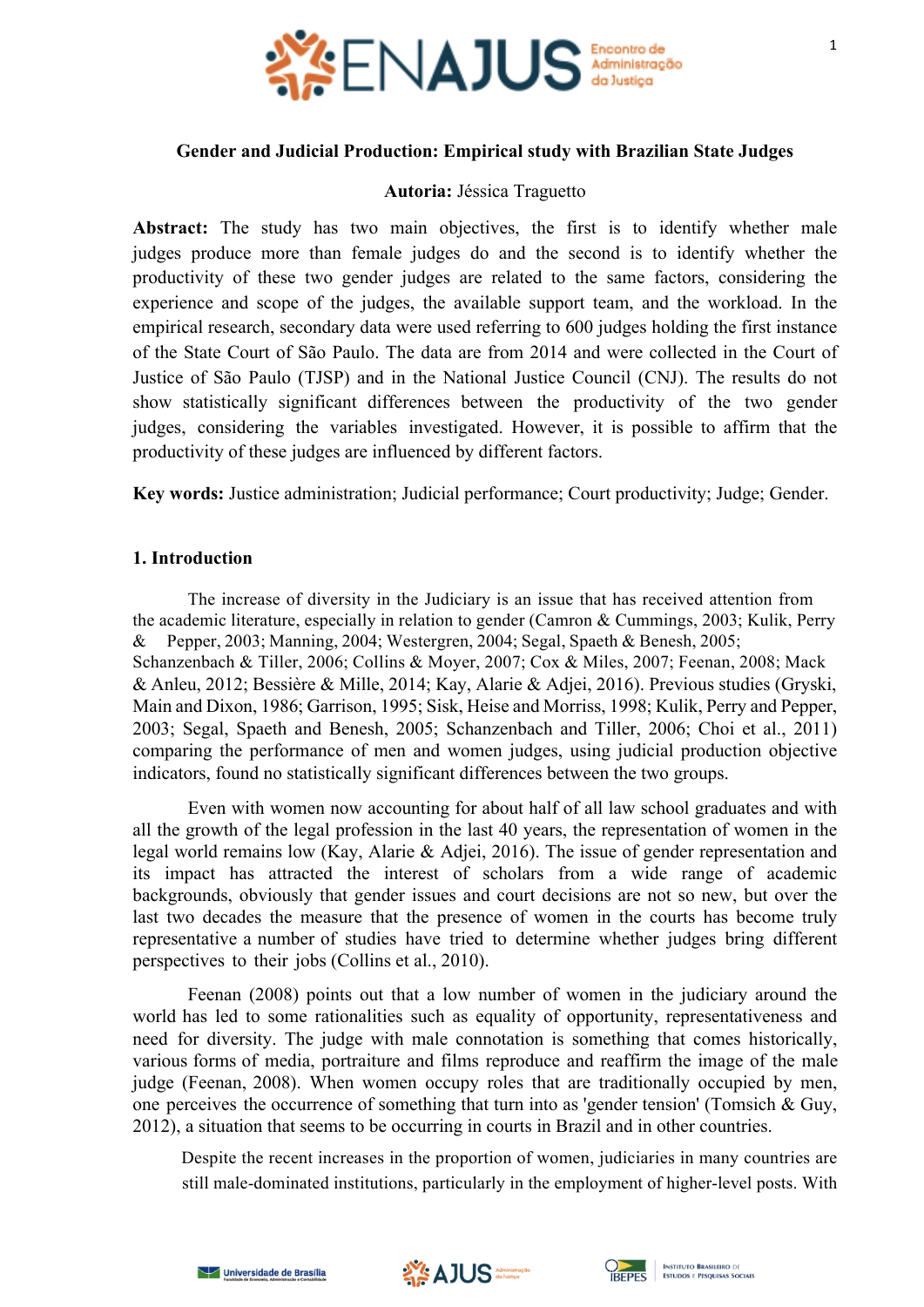

this, women remain underrepresented in the courts (Mack & Anleu, 2012). Because they consider the career of a judge to be more difficult and with more barriers for women than for men, women are less likely than men to enter the profession (Williams, 2008).

Collins et al. (2010) list three motivations for the article in which they apply critical mass theory to understand possible gender-based differences in judicial decision making. The first would be to bring new evidence to bear on critical mass theory of relevance to decision makers, then advance theoretical understanding of judicial behavior by presenting a theory that focuses on the interaction among judges working in close proximity to one another and the third to inform the substantial debate about the political ramifications of a diversified judiciary (Collins et al, 2010). Feenan (2008) defends that although the arguments about equality and representation are strong to redress the historical exclusion of women they cannot be the basis for the justification for greater diversity based on gender or even other variables such as race.

In this context, it is essential to understand the peculiarities between male and female judges in the performance of their professional activities. The present study has two main objectives: the first is to identify whether male judges produce more than female judges, and the second is to identify whether the productivity of these two gender judges is related to the same factors: experience and scope of the judges, support and workload. To reach the proposed objectives, secondary data were used referring to 600 judges holding the first instance of the State Court of São Paulo. The data were collected in official documents of the Court of Justice of São Paulo (TJSP) and the National Justice Council (CNJ) and refer to the year 2014.

In the present work, the term 'gender' was used as a synonym for 'sex'. This choice seeks to avoid possible confusion in the interpretation of some sentences, given the different connotations of the term 'sex' in Brazil. However, it is important to mention that the specific definitions of the two terms are different. While sex refers to the innate categories from the biological point of view, that is, an idea related to feminine and masculine, gender refers to the different social roles related to women and men (Moser, 1989).

### **2. Judicial performance and gender**

Judge performance is not an easy-to-define term, there are different points of view as to how a judge's job can and should be assessed. Despite being an institutionalized procedure in private companies, performance evaluation has great challenges to be overcome in the public sector since the goods and services produced are not easily perceived (Gomes & Guimaraes, 2013).

The main indicators used in the literature to measure judicial performance are based on the workload of a judge (Gomes & Guimaraes, 2013). The most used indicators are the number of decisions and the number of sentences pronounced. At the court level individual judges' data are aggregated and the main performance indicator has been the number of completed cases. Thus, it can be said that a judge is considered more productive when he makes more decisions and judgments than the other judges who work in the same judicial unit. The voluminous literature dealing with gender issues in jurisdictional activities, called in some countries, such as the United States and Australia, of 'Sex on judging', emphasizes both judicial performance and the merits of decisions.

As to the merits of decisions, two central issues are investigated. The first is whether male judges and female judges decide cases distinctly and in what form this occurs, which in the literature is called the 'individual effect'. The second question is whether acting together with a judge alters the behavior of judges, what is termed the 'panel effect' (Boyd, Epstein  $\&$ 





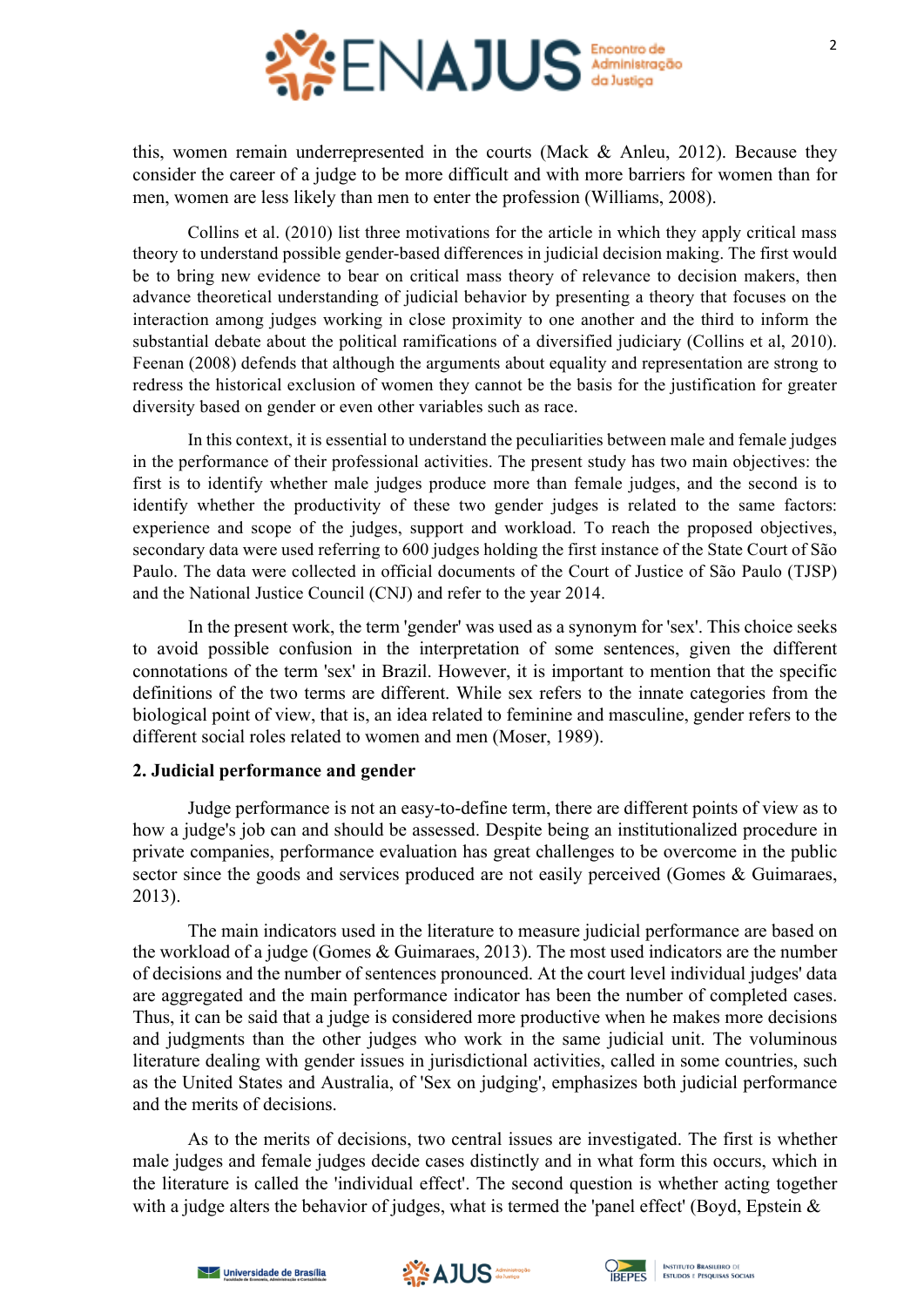

Martin, 2010). For example, McCall (2005), Peresie (2005) and Baldez, Epstein and Martin (2006) found that the higher the number of female judges in a court, the greater the likelihood of judgments being given to the plaintiff. Davis, Haire and Songer (1993) and Crowe (1999) found that in US appellate courts there is a greater likelihood of female judges supporting plaintiffs in labor cases involving discrimination. Massie, Johnson and Green (2002) have found that female judges are more conservative than male judges in criminal cases and more liberal in civil cases. Martin and Pyle (2000; 2005) found that female judges are more liberal than judges in divorce cases, and tend to support more women than men in litigation in such cases. King and Greening (2007) found that in international criminal courts, female judges are more likely to apply sanctions on defendants of sexual assault cases against women. And Ostberg and Wetstein (2007) have found that female judges are more likely to support causes involving equality issues.

As for judicial performance, the results of previous studies are inconclusive. In the comparison between the performance of male judges and female judges using objective indicators, referring to jurisdictional activities, such as efficiency and productivity, much of the results of previous studies show that both judges have similar productivity. The studies of Gryski, Main and Dixon (1986), Ashenfelter, Eisenberg and Schwab (1995), Garrison (1995), Sisk, Heise and Morriss (1998), Bogoch and Don-Yechiya (1999), Cameron and Cummings , Kulik, Perry and Pepper (2003), Manning (2004), Westergren (2004), Segal, Spaeth and Benesh (2005), Schanzenbach and Tiller (2006), Collins and Moyer (2007), Cox and Miles (2007) and Choi et al. (2011) found no statistically significant differences between men and women. On the other hand, Boyd (2006) is one of the few studies to find results that show difference in the performance of male and female judges. Through regression analysis and using as covariates judicial experience, race and ideology, the authors found that in district courts in the United States female judges resolve more cases related to personal injury and civil rights than male judges. However, even in this last study the results point to a small and restricted difference to specific courts and justices. Collins et al. (2010) has shown that circumstances interfere in the issue if female judges decide cases differently from male judges.

Most interviewees in the research of Feenan (2008) believe that the presence of female judges would make a difference in various ways, the categories related to the answers are: (a) reflecting the gender ratio of society generally, (b) enhancing public confidence, (c) changing the working environment, (d) role-modelling for women, and (e) bringing different approaches to judicial office than those brought by men. Feenan (2008) calls attention to any distinctive approaches that female judges themselves report, in the context of reconsidering notions of judging and judicial authority.

In the Brazilian literature about judicial performance no scientific studies were found that sought to compare the performance of male judges and female judges. Given this gap in the literature, the present study intends to provide evidence that can clarify if there is a difference in the performance of judges and judges in Brazil, and, if it exists, what factors could explain it. For that, an empirical study was carried out, whose method is presented in the following section.

## **3. Method**

In order to identify whether gender has any relation to the productivity of judges, secondary data from two sources were used in the study: the list of seniority of the magistrates of the State Court of São Paulo, made available by the São Paulo Court of Justice (TJSP) and also the Open Justice system of the National Justice Council (CNJ). The data refers to the year 2014.





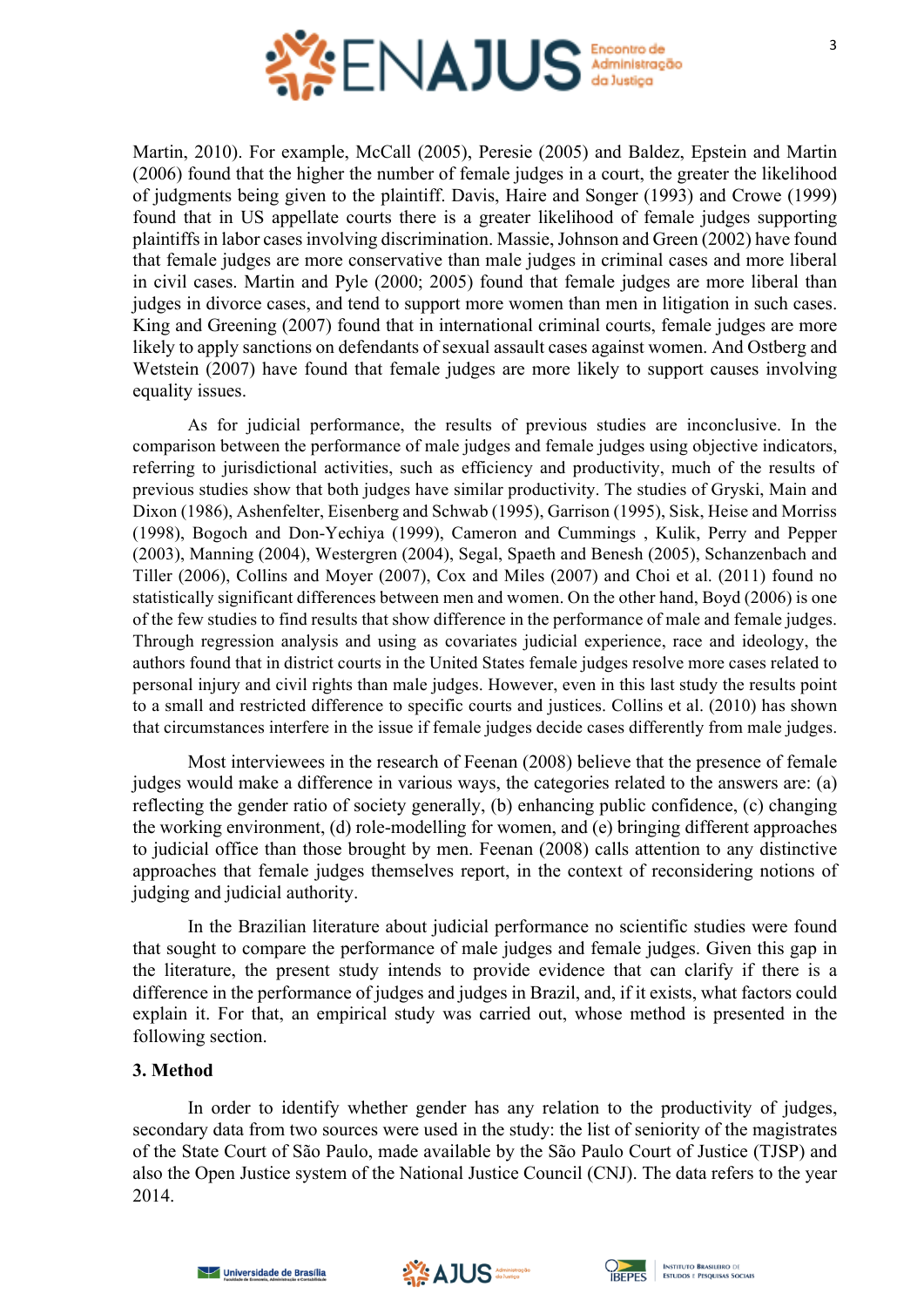

4

The sample used consists of 600 judges holding the first instance of the TJSP, with 379 judges (male) and 221 judges (female), who work in courts of different judicial specialties - civil, criminal and mixed courts; and in counties located in the capital and in the countryside of the State. The sample was randomly chosen by electronic lottery among all the 1,742 judges in the first instance of the TJSP who took effective action in the year 2014. The proportion of male judges (63%) and female judges (37%) in the sample is very close to the proportion observed in the population of titular judges. The highest proportion of female judges is observed in the Family area (42%), while the lowest proportion is observed in the Civil (35%).

Data were analyzed using statistical analysis of variance and regression analysis. The multivariate analysis of variance (Manova) of a factor (male judges versus female judges) had the following dependent variables corresponding to the productivity of judges: (a) the number of decisions rendered, (b) the number of judgments delivered, (c) (D) number of approved agreements. In addition to these variables, another variable related to judicial performance was used, however, focused on the quality of decisions rendered: (e) number of decisions taken. Processes whose decisions receive appeals from the disputing parties are referred to the court or recursion class. It is important to emphasize that the interposition of appeals to decisions rendered is a legal mechanism and, therefore, legitimate. However, a number of above-average decisions in a particular judicial unit, ceteris paribus, may indicate deficiency in the quality of judgments handed down by the judges of that unit (Smyth, 2005).

The independent variable is the gender of the judge (male and female). Two covariates were used in the analysis: (a) judicial specialty in the field and (b) location of the judge's jurisdiction (dummy). Then, in the regression analysis, the following independent variables were tested in the two groups of judges - male and female: (a) time in the magistracy; (b) number of courts of the judge; (c) quantity of performed courts by the judges; (d) performance in a special court (dummy); (e) number of support staff; (f) the number from supporting judges to trial judge; (g) ,ttottal charge f process, which is the hole amount in the court; and (h) new process load, which consists in the number of processes distributed in the reference month.

# **4. Results and discussion**

The descriptive statistics of the variables used in this study has been presented n Chart 1. At first, it is possible to observe that male judges are more experienced than female judges; They act in a greater number of courts and counties, and count on a greater amount of support staff. On the other hand, women have more support judges than men. The workload, both the total load and the load of new processes, is practically the same between men and women. As for productivity, female judges make more decisions and hold more hearings, while male judges utter more sentences and endorse more agreements. It may also be noted that female judges' decisions are more challenged than judges' decisions. In general terms, the differences between the sexes are small in almost all variables.

|                           | <b>Total</b> |                       | Male    |                       | Female  |                       |
|---------------------------|--------------|-----------------------|---------|-----------------------|---------|-----------------------|
| <b>Variables</b>          | Average      | Standard<br>deviation | Average | Standard<br>deviation | Average | Standard<br>deviation |
| Time in magistracy (year) | 14.9         | 6.7                   | 15.5    | 7.2                   | 14.1    | 5.6                   |
| Counties of operation     | 1.5          | 1.2                   | 1.6     | 1.9                   | 1.4     | 0.9                   |
| Operating court           | 2.7          | 2.3                   | 2.9     | 2.5                   | 2.4     | 1.9                   |
| <b>Support Staff</b>      | 17.1         | 6.4                   | 17.4    | 6.4                   | 16.6    | 6.4                   |

|  |  |  | <b>Chart 1:</b> Descriptive statistics of the variables used in the study |  |  |
|--|--|--|---------------------------------------------------------------------------|--|--|
|  |  |  |                                                                           |  |  |





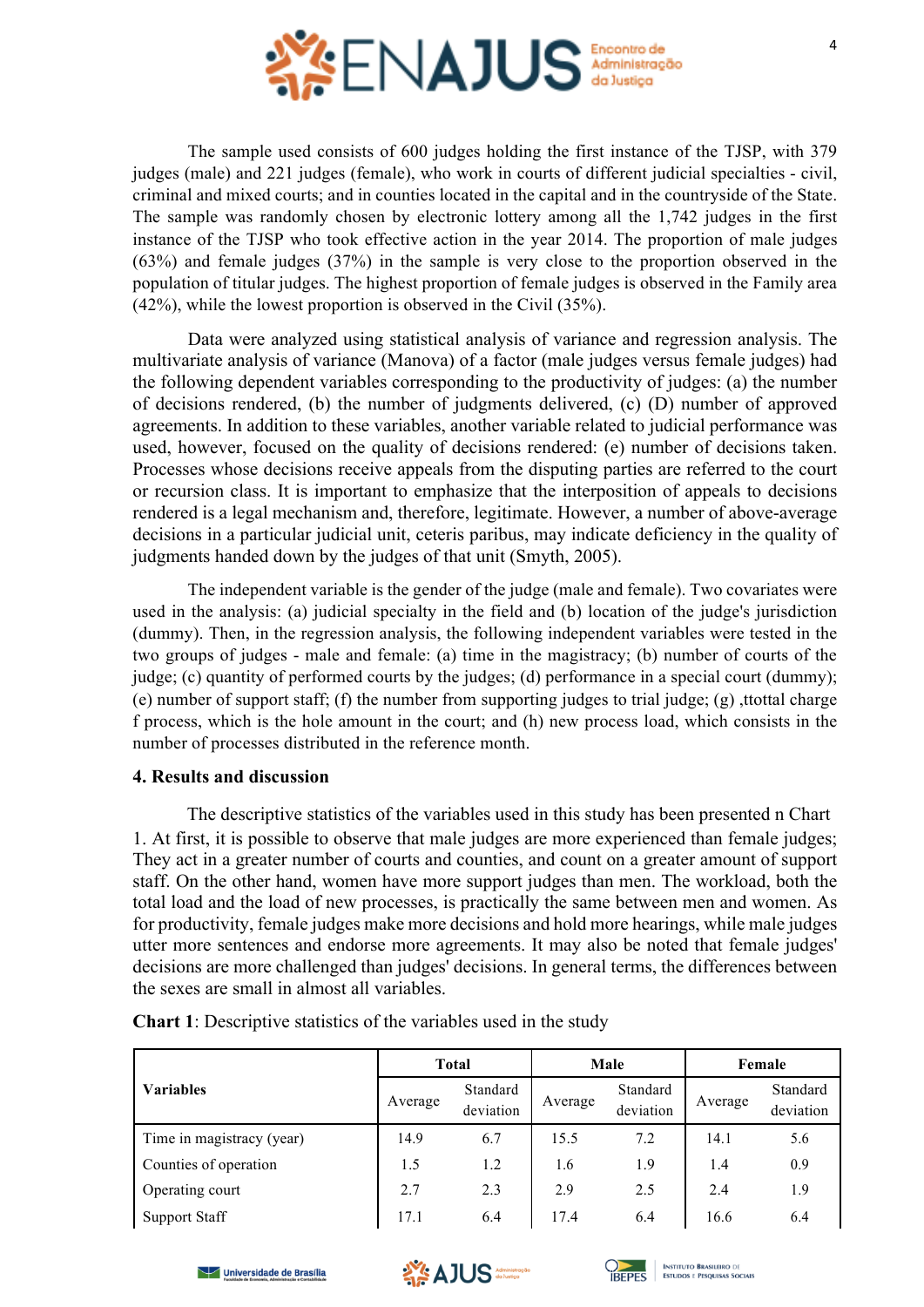

| <b>Assistant Judges</b>            | 5.0  | 3.4  | 4.7  | 3.2  | 5.6  | 3.6  |
|------------------------------------|------|------|------|------|------|------|
| Number of processes (in thousands) | 10.7 | 13.4 | 10.6 | 14.1 | 10.9 | 12.1 |
| New processes (month)              | 176  | 94   | 179  | 98   | 178  | 89   |
| Decisions rendered (month)         | 288  | 302  | 285  | 306  | 293  | 203  |
| Judgments handed down (month)      | 114  | 61   | 118  | 63   | 107  | 55   |
| Audiences held (month)             | 42.0 | 29.8 | 41.9 | 29.0 | 42.3 | 31.1 |
| Agreements approved (month)        | 17.9 | 17.6 | 18.2 | 17.7 | 17.6 | 17.7 |
| Resources (month)                  | 27.9 | 20.2 | 27.5 | 19.6 | 28.6 | 21.4 |

Source: survey data

Initial tests with box diagrams have shown that the data for each of the dependent variables in Manova are normally approximately distributed. The Box M test (0.224) indicated that there is no violation of the homogeneity hypothesis of variance-covariance matrices in the analysis of the total sample. The analysis revealed that, in the case of the total sample  $(N = 600)$ , there was no multivariate difference between the two groups of judges, men and women ( $F =$ 1,390,  $p = 0,226$ ,  $\lambda$  of Wilks = 0.988). That is, although the descriptive analyzes show a small difference in the productivity of the two groups, it is very likely that this difference occurred due to sample error. When the dependent variables were observed individually, only a significant difference was observed between the groups ( $F = 4,350$ ,  $p = 0,037$ ), with advantage for the men. This means that, when considering only the number of judgments handed down, the productivity of judges is slightly higher than that of judges.

In order to identify how the two groups of judges behave in specific contexts, analyzes of variance (Anova) were performed for different judicial specialties (civil, criminal and mixed) and different localities (capital and interior). The requirement to analyze different specialties and localities consists of the contextual differences existing between the different units that exist in the analyzed justice system. For example, criminal courts operating in, state and federal court, are responsible to prosecution and prosecution of persons charged with committing crimes, while civil courts adjudicate disputes related to family property and issues. The mixed courts, usually located in small units, include different judicial specialties.

As Chart 2 shows, when the total sample is considered in the analysis, the results indicate that statistically there is no difference between male judges and female judges. However, when specific samples are considered, according to the judicial specialty and the locality of the bar of justice in which the judges act, there are statistical differences between men and women. Thus, in civil courts, men utter more sentences than women, and in mixed courts, women utter more decisions than men. As for the location, in the capital courts, women perform more audiences than men, while in the countryside ones, men utter more sentences and approve more agreements than women.

| <b>Sample</b> |          | Difference<br>between groups? | In which<br>variable?    | What is the observed difference? |  |  |
|---------------|----------|-------------------------------|--------------------------|----------------------------------|--|--|
| Total         |          | No                            | $\overline{\phantom{a}}$ |                                  |  |  |
| Specialty     | Civil    | Yes                           | Sentences                | Men utter more sentences         |  |  |
|               | Criminal | No                            | -                        |                                  |  |  |

**Chart 2:** Results of analysis of variance for the productivity of judges and judges





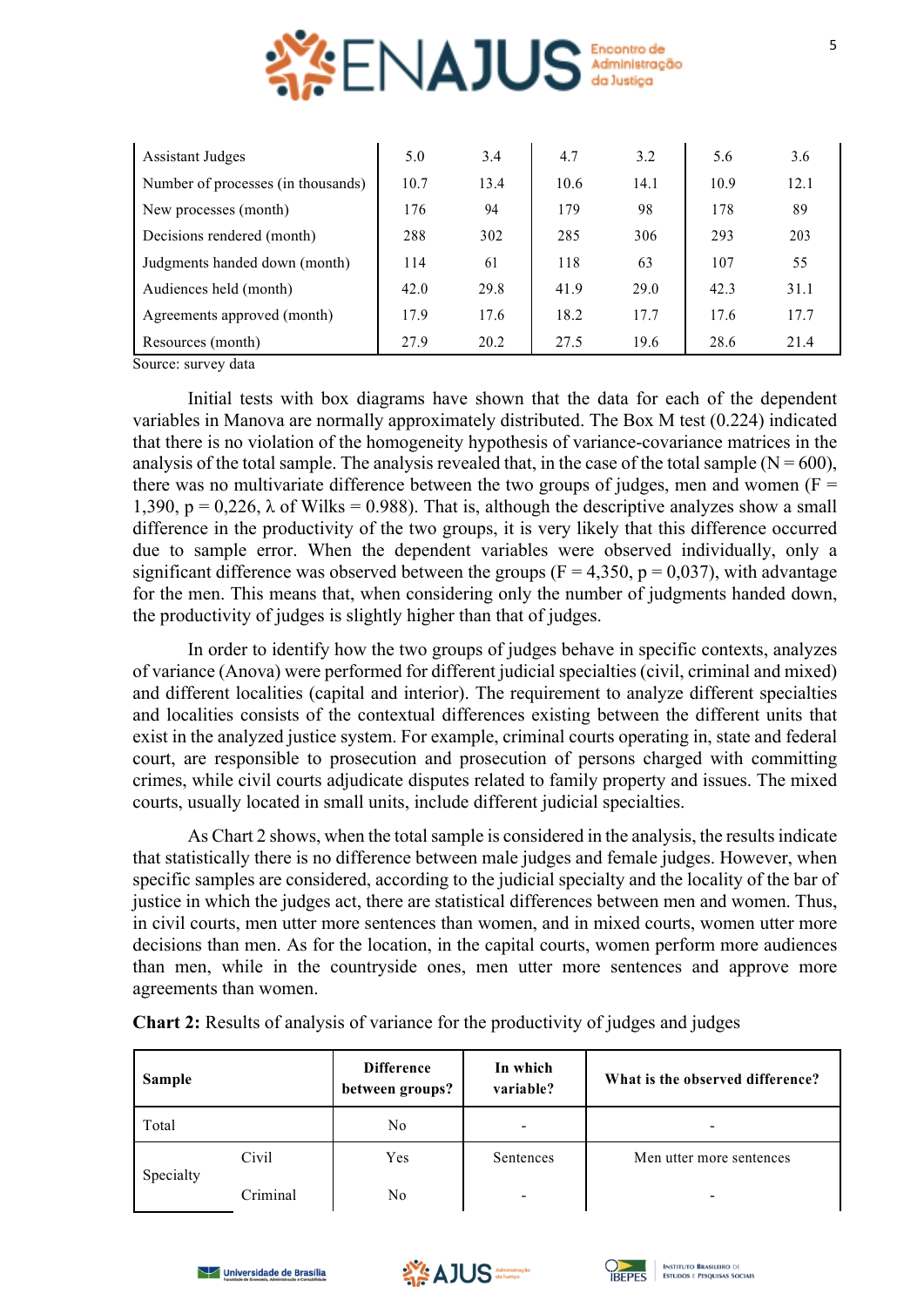

|          | Mixed       | Yes | Decisions               | Women make more decisions                               |
|----------|-------------|-----|-------------------------|---------------------------------------------------------|
| Location | Capital     | Yes |                         | Women hold more audiences                               |
|          | Countryside | Yes | Sentences<br>Agreements | Men utter more sentences<br>Men approve more agreements |

Source: search results

A second stage of the study aimed to identify which variables influence the performance of the two groups of judges, men and women. For this, different regression models were estimated for each group, each model being related to a specific dependent variable. Chart 3 presents the results. The first three models relate to the performance of men, and the following three models relate to the performance of women.

|                        | Men       |           |           | Women     |           |           |  |
|------------------------|-----------|-----------|-----------|-----------|-----------|-----------|--|
| <b>Variables</b>       | Sentence  | Hearing   | Agreement | Sentence  | Hearing   | Agreement |  |
| Location of the region | $-.226**$ | $-.149**$ | .009      | $-.282**$ | $-.382**$ | $-.063$   |  |
| Judicial Specialty     | $-.045$   | $.387**$  | .049      | $-.101$   | $.274**$  | .085      |  |
| Time in the magistracy | $-.038$   | $-.058$   | $-.034$   | $-.023$   | $-.022$   | .041      |  |
| <b>Operating Rods</b>  | $-.036$   | $-.039$   | .035      | .114      | $-.264*$  | $-.010$   |  |
| Counties of operation  | $-.020$   | $-.052$   | $-.084$   | $-.009$   | $.226*$   | .005      |  |
| Total workload         | $.358**$  | $-425**$  | $-.218**$ | $.329**$  | $-.305**$ | $-.123$   |  |
| Loading proc. new      | $.303**$  | $-.022$   | $.311**$  | .037      | $-.029$   | $.178*$   |  |
| <b>Support Staff</b>   | $.201**$  | .003      | $.113*$   | .078      | $-.111$   | $.118*$   |  |
| <b>Support Judges</b>  | $-080$    | $-145**$  | $-.015$   | $-.076$   | $-.113$   | $-.150*$  |  |
| F (Anova)              | $24.2**$  | $9.3**$   | $7.2**$   | $17.8**$  | $8.3**$   | $4.1**$   |  |
| $R2$ adjusted          | .42       | .20       | .18       | .33       | .28       | .18       |  |

**Chart 3:** Results of regression analysis for men and women

Source: survey data

 $N = 600$ 

 $* p < 0.05; ** p < 0.01$ 

In the first regression model for men's performance, the variables 'total workload' and 'support staff' had a positive and statistically significant effect on the dependent variable 'pronouncements'. In the second model, the variables 'court specialty' and 'support judges' had a positive effect on the dependent variable 'number of audiences performed'. The variables 'location of the region' and 'total work load' had a negative effect. In the third model, the variables 'new process load' and 'support staff' had a positive effect in relation to the 'number of approved agreements', in which case the variable 'total work load' had a negative effect.

In the first regression model for the performance of women, with respect to the dependent variable 'sentences pronounced, the variable' location of the region 'had a negative effect, while the variable' total work load 'had a positive effect. The second model, having as a dependent variable the 'number of audiences performed', the variables 'specialty of the stick' and 'performance counties' had a positive and statistically significant effect. On the other hand,

6





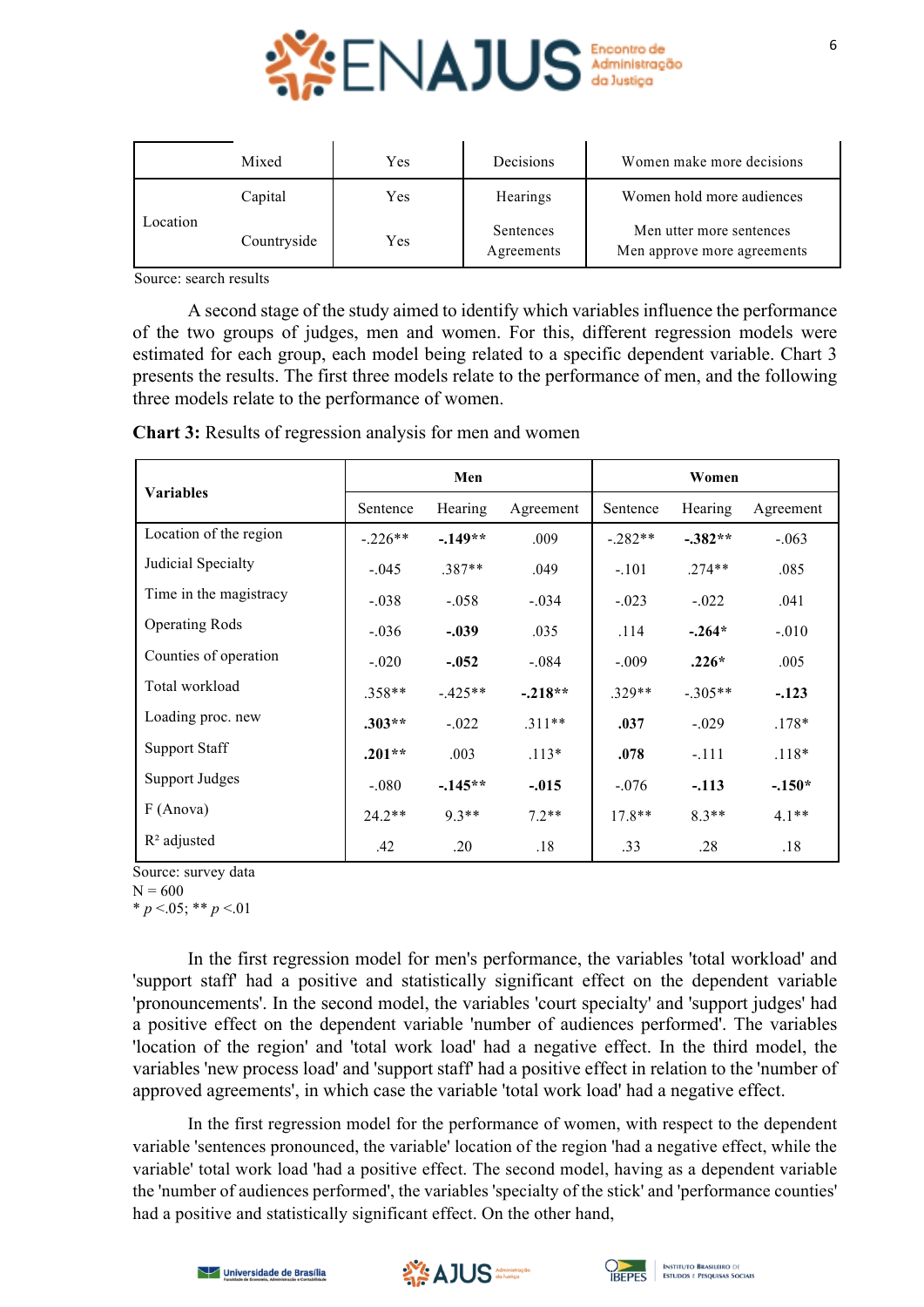

the variables 'location of the region', 'number of sticks' and 'total work load' had a negative effect. Finally, in the third model, the variables 'new process load' and 'number of support staff' had a positive effect in relation to the dependent variable 'quantity of approved agreements'. On the other hand, the 'number of support judges' had a negative effect on this same dependent variable.

As shown in Choi et al. (2011), no support was found necessary to allege that judges perform better than judges. What we can conclude is that the productivity of judges and judges is influenced by different factors.

The location of the county is significant for both judges and judges in relation to the number of hearings, but it interferes more with the audiences presided over by women, probably because the woman has greater difficulty adapting to the change between interior and capital. The study by Mack and Anleu (2012) showed that location can be an important aspect of entry into the judiciary, in the case of Australia magistrates may be forced to move to rural areas and this was a determining factor for almost half (47%). of female judges. The JAC survey (2009) showed that travel is a barrier for 60% of women in the judiciary.

The acting sticks and counties influence the hearings directed by judges, but not by judges. The specialty of the stick affects more the number of hearings presided over by judges than by judges. The importance of the type of work was highlighted by Mack and Anleu (2012).

In relation to male judges, the total workload only showed a positive effect in relation to the number of sentences handed down. When it comes to hearings and agreements, the total work load shows up as negative. The total workload is significant in agreements approved by judges, but not agreements reached by judges.

The actuation sticks and the acting regions are significant only for the audiences realized by judges, but the first presents a negative effect and the second positive one. Mack and Anleu (2012) identified that diversity at work is a significant factor for judges and that they have more experience with criminal and family law. The burden of new processes is significant in sentences made by men, but not by women. Just as support workers are significant in the sentences made by men, but not by women. Supporting staff influence judgments delivered by judges, but it is not a significant variable for women's sentences. Supporting judges present interference in hearings conducted by male judges, but not in hearings conducted by female judges.

As Collins et al. (2010) showed that circumstances interfere in the question if women decide cases differently from men, the present study showed that different factors interfere in the productivity of judges and judges. In agreement with the study of Choi et al. (2011), no support was found necessary to allege that judges perform better than judges

# **5. Final considerations**

In summary, no statistical support was found necessary to affirm that male judges perform better than female judges in relation to the variables investigated. What can be said is that the productivity of both judges are influenced by different factors.

The results are important in theoretical terms because they provide evidence of how male judges and female judges depend on specific contexts to adequately perform their functions. In practical terms, the study is relevant for judicial managers responsible for the allocation of judges and servers in the various judicial units, since the results indicate in which situations high levels of productivity can be achieved.





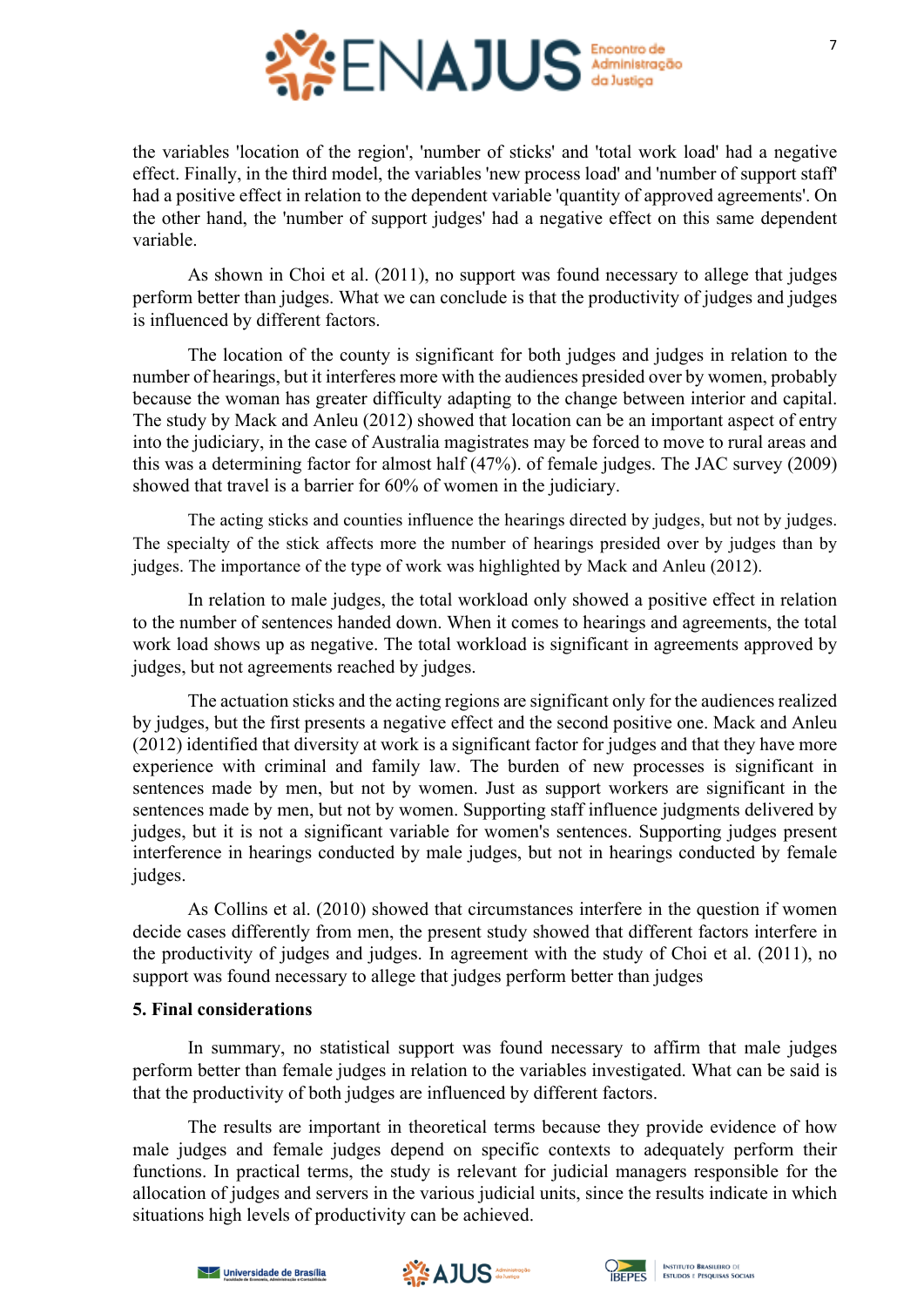

It is advisable that qualitative studies should be carried out to deepen the knowledge about the subject in the scope of the Brazilian Judiciary. The results found in the present study could be compared with the opinion of male judges and female judges can means of structured interviews. In addition, it is suggested to use other samples, with judges who work in other state courts and in courts of other segments of the Brazilian Judiciary.

Finally, although the results of this study are of empirical value in order to understand how the trial courts, counties and courts of the country operate, it is important to emphasize that the comparison between male judges and female judges, based on objective indicators, related to their productivity, must be considered with great caution and restraint. This is because there are other aspects, perhaps more important than judicial performance, that should be considered in managerial decisions related to gender. Diversity in the Judiciary, for example, is seen as advantageous in several respects. The greater the diversity of judges, different genres, different backgrounds and experiences, the greater the breadth of ideas and information that will contribute to the legal process (Epstein, Lee, Knight & Martin 2003, Cameron & Cummings 2003, Boyd, Episten & Martin 2010).

Despite Thémis, the goddess who symbolizes justice to be a female figure, society has long been blindfolded to the presence of women in the judiciary, but with the increasing representation of the female gender in that power, the studies involving this subject have gained notoriety.

## **References**

Ashenfelter, Orley, Theodore Eisenberg and Stewart Schwab. (1995). Politics and the Judiciary: The Influence of Judicial Background on Case Outcomes. *Journal of Legal Studies*, 24:257– 281.

Baldez, Lisa, Lee Epstein and Andrew Martin. (2006). Does the U.S. Constitution Need an ERA? *Journal of Legal Studies*, 35:243–283.

Bessière, Céline, Muriel Mille. (2014). Judge is often a woman. Professional perceptions and practices of male and female family court judges in France. *Sociologie du Travail*, 56: 43–68.

Bogoch, Bryna and Rachelle Don-Yechiya. (1999). *Gender in Justice*: Bias Against Women in Israeli Courts. Jerusalem, Israel: Jerusalem Institute for Israel Research.

Boyd, Christina, Lee Epstein and Andrew Martin. (2010). Untangling the Causal Effects of Sex on Judging. *American Journal of Political Science*, 54(2): 389-411

Boyd, Christina. (2006). *The Effect of Judge Sex on Case Disposition Method in Federal District Courts.* Paper presented at the 2006 annual Conference for Empirical Legal Studies, Austin TX.

Brudney, James, Sara Schiavoni and Deborah Merrit. (1999). Judicial Hostility Toward Labor Unions? Applying the Social Background Model to a Celebrated Concern. *Ohio State Law Journal*, 60:1675–1766.

Cameron, Charles and Craig Cummings. (2003). *Diversity and Judicial Decision Making*: Evidence from Affirmative Action Cases in the Federal Courts of Appeals, 1971-1999. Paper presented at the Crafting and Operating Institutions conference, Yale University.

Choi, Stephen, Mitu Gulati, Mirya Holman and Eric Posner. (2011). Judging woman. *Journal of Empirical Legal Studies*, 8: 504-532.





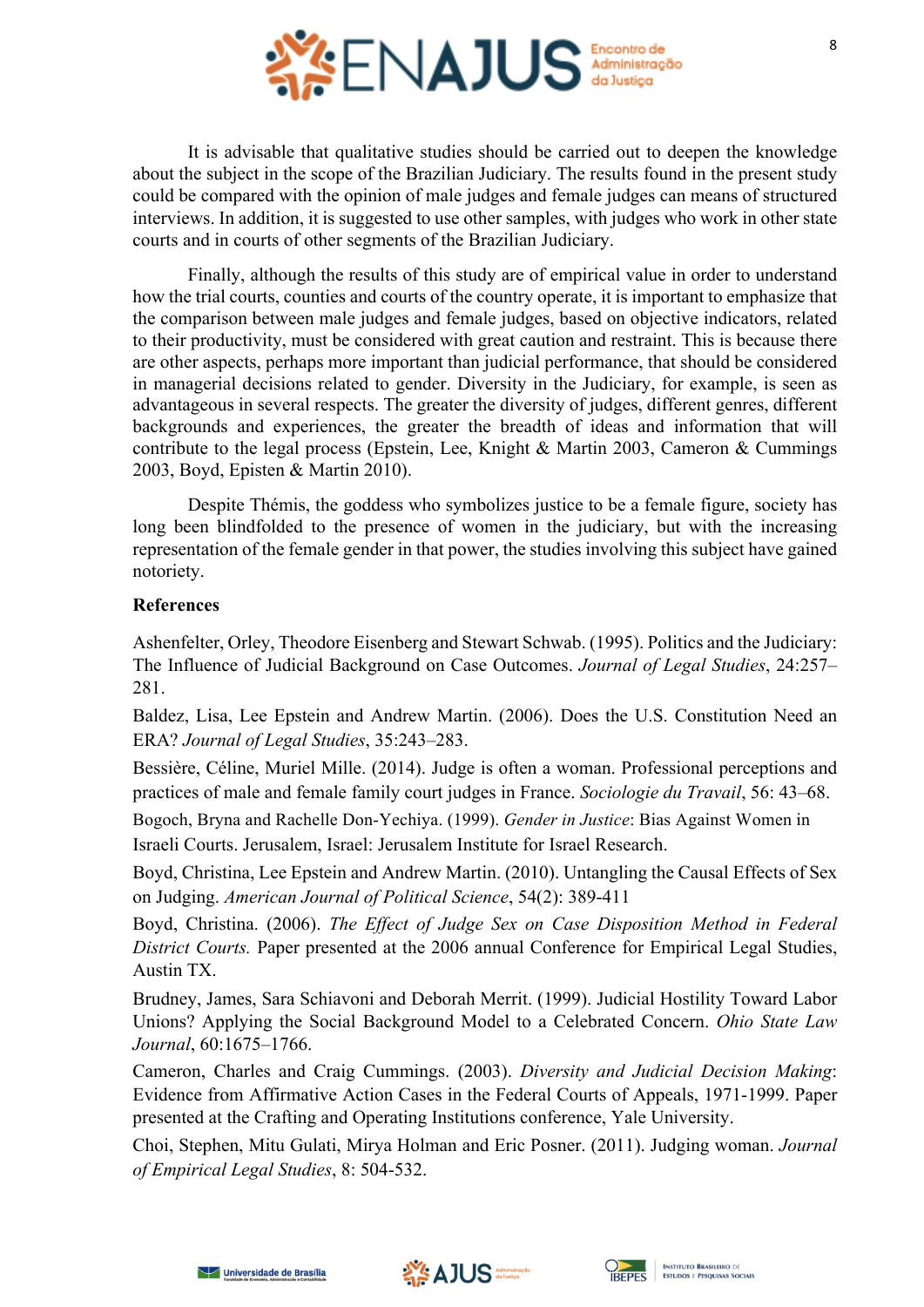

Collins, Todd and Laura Moyer. (2007). *Evaluating Race and Gender on the Federal Appelate Bench*. Paper presented at the annual meeting of the Midwest Political Science Association, Chicago IL.

Collins, Paul M.; Manning, L. Kenneth e Carp, Robert.A. (2010). Gender, Critical Mass, and Judicial Decision Makin. *Law & Policy*, 32 (2).

Crowe, Nancy. (1999). *The Effects of Judges' Sex and Race on Judicial Decision Making on the U.S. Courts of Appeals 1981-1996* (Ph.D. Thesis, University of Chicago).

Davis, Sue, Susan Haire and Donald Songer. (1993). Voting Behavior and Gender on the U.S. Courts of Appeals. *Judicature,* 77: 129–133.

Epstein, Lee, Jack Knight and Andrew Martin. (2003). The Norm of Prior Judicial Experience and its Consequences for Career Diversity on the U.S. Supreme Court. *California Law Review*, 91(4): 903-66.

Feenan, Dermote. (2008). Women judges: Gendering judging, justifying diversity. *Journal of Law and Society*, 35(4): 490-519.

Garrison, Marsha. (1995). How do Judges Decide Divorce Cases? An Empirical Analysis of Discretionary Decision Making. *North Carolina Law Review,* 74:401–552.

Gomes, Adalmir and Tomas Guimaraes. (2013). Desempenho no Judiciário: conceituação, estado da arte e agenda de pesquisa. *Revista de Administração Pública,* 47(2): 379-401.

Gryski, Gerard, Eleanor Main and William Dixon. (1986). Models of State High Court Decision Making in Sex Discrimination Cases. *Journal of Politics,* 48:143–155.

Judicial Appointment Commission (JAC). (2009). *Barriers to Application Research Report*. London: Judicial Appointment Commission.

Kay, Fiona, Alarie Stacey and Jones Adjei. (2016). Undermining gender equality: Female attrition from private law practice. *Law & Society Review*, 50(3): 766-800.

King, Kimi and Megan Greening. (2007). Gender Justice or Just Gender? The Role of Gender in Sexual Assault Decisions at the International Criminal Tribunal for the Former Yugoslavia. *Social Science Quarterly*, 88: 1049–1071.

Kulik, Carol, Elissa Perry and Molly Pepper. (2003). Here Comes the Judge: The Influence of Judge Personal Characteristics on Federal Sexual Harassment Court Decisions. *Law and Human Behavior,* 27:69–86.

Mack, Kathy and Roach Anleu. (2012). Entering the Australian Judiciary: Gender and Court Hierarchy. *Law & Policy*, 34(3).

Manning, Kenneth (2004). *¿Como Decide?* Decision-Making by Latino Judges in the Federal Courts. Paper presented at the annual meeting of the Midwest Political Science Association, Chicago IL.

Martin, Elaine and Barry Pyle. (2000). Gender, Race and Partisanship on the Michigan Supreme Court. *Albany Law Review,* 63:1205–1236.

Martin, Elaine and Barry Pyle. (2005). State High Courts and Divorce: The Impact of Judicial Gender. *University of Toledo Law Review,* 36:923–947.

Massie, Tajuana, Susan Johnson and Sara Green. (2002). *The Impact of Gender and Race in the Decisions of Judges on the United States Courts of Appeals*. Paper presented at the annual meeting of Midwest Political Science Association, Chicago IL.